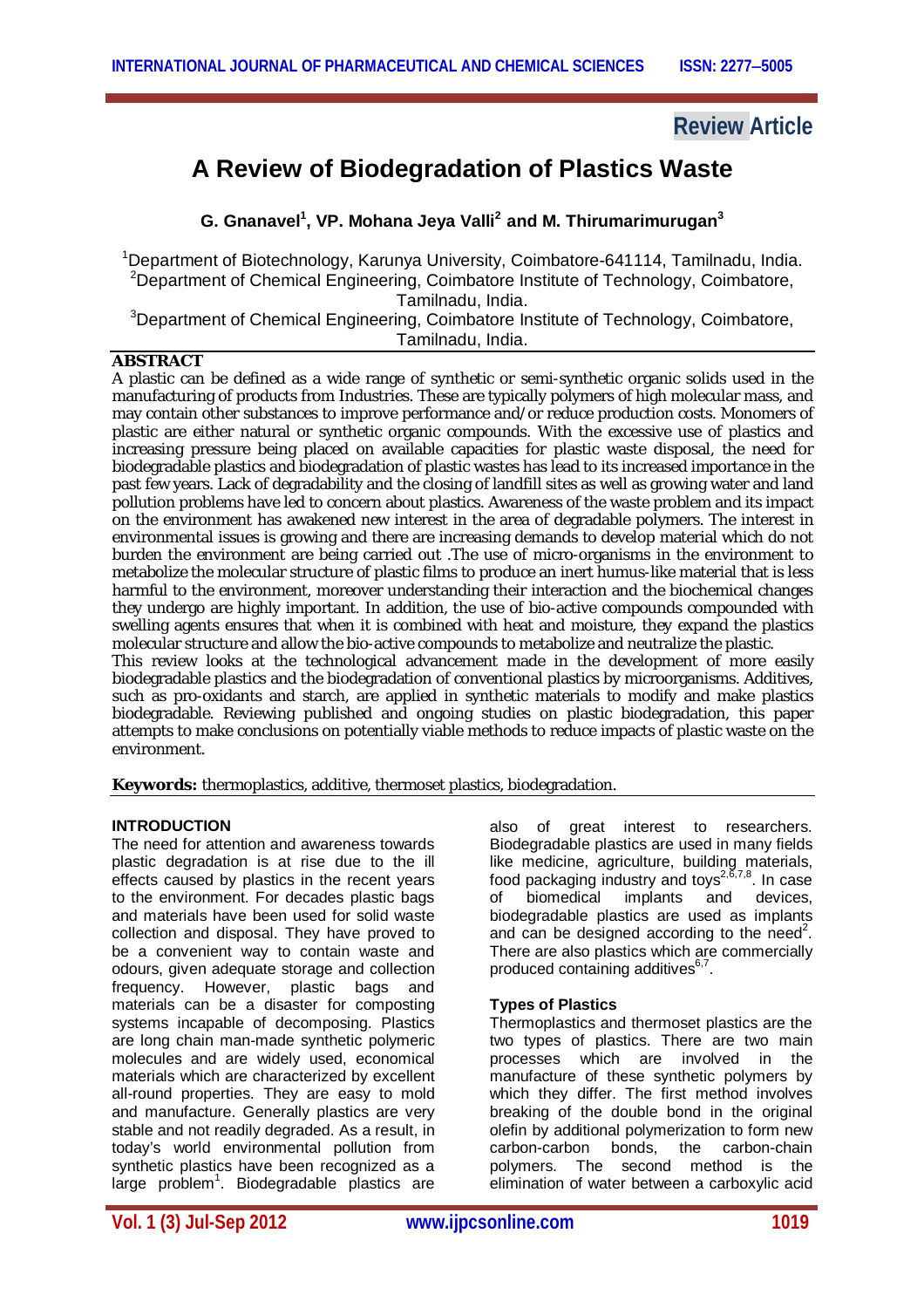and an alcohol or amine to form polyester or polyamide. By this general reaction polyurethane is also manufactured<sup>1</sup>. Thermoplastics are produced by the breaking of the double bond. They can be hardened or softened by repeated heating and cooling process. Thermoplastics are considered as non-biodegradable plastics. The second type, thermoset plastics are synthesized using the second method. By heating after melting these plastics are solidified. Thermoset plastics are a highly cross-linked structure whereas thermoplastics are linear<sup>1</sup>. There are many types of biodegradable plastics which are derived from petroleum resources polymers<br>with additives, hydrolysable backbones. with additives, hydrolysable backbones, aliphatic polyesters, polyglycolide, polylactide, polycaprolactone, polycarbonate. Polyurethanes and synthetic polymers with<br>
carbon backbone vinvl polymers backbone vinyl polymers. Biodegradable polymers which are derived from renewable resources are natural polymers or agro-polymers, proteins from animal sources, vegetable sources, polysaccharides from marine sources, vegetable sources. Bacterial polymers include semi synthetic and microbial polymers, microbial polyesters. There are certain blends of biodegradable polymers like starch based blends where starch is blended with many other plastics like PLA, PCL, PBS, and PHB [2]. There are alternatives to soft PVC toys. Biobased polymers from renewable sources and petroleum based plastics can be an alternative<sup>8</sup>.

#### **Application of plastics**

These are the major applications of different types of plastics in various commercial products<sup>1</sup>. **Table 1:** 

| rabie 1:                                                                                                   |                                              |
|------------------------------------------------------------------------------------------------------------|----------------------------------------------|
| <b>Types of plastics</b>                                                                                   | <b>Applications of</b><br>plastics           |
| Low density polyethylene<br>(LDPE), linear low density<br>polyethylene (LLDPE),<br>polyvinylchloride (PVC) | Films and packaging                          |
| Polyethylene terephthalate<br>(PET), PVC, high density<br>polyethylene (HDPE)                              | Bottles, tubes, pipes,<br>insulation molding |
| Polystyrene (PS),<br>polypropylene (PP), PVC                                                               | Tanks, jugs, containers                      |
| LDPE, LLDPE                                                                                                | Bags                                         |
| Polyurethane (PUR)                                                                                         | Coating, insulation,<br>paints, packing      |

#### **Biodegradation of plastics**

Biodegradation is the chemical dissolution of materials by bacteria or by other biological means. Recently biodegradable plastics are of great interest. Biodegradation takes place by the action of enzymes, chemical degradation

with living organisms. This takes place in two steps. The first step is the fragmentation of the polymers into lower molecular mass species by means of abiotic reactions, like oxidation, photodegradation or hydrolysis, or biotic reactions. like degradations by microorganisms. This step is followed by the bioassimilation of polymer fragments by the microorganisms and their mineralisation. Biodegradability depends not only on the origin of the polymer, also on its chemical structure and the environmental degrading conditions. The factors, on which the mechanical nature of biodegradable materials depends on, are their chemical composition, production, storage and processing characteristics, their ageing and the application conditions<sup>2</sup>. Degradable plastic is the one in which the degradation results from the action of naturally occurring microorganisms such as bacteria, fungi, and algae. Biodegradable plastics must biodegrade in specific environments such as soil, compost, or marine environments<sup>7</sup>. The biodegradable bags are made of polymers that degrade when exposed to sunlight, water or air<sup>7</sup>.

#### **Standard testing methods 1. Visual observations**

The evaluation of visible changes in plastics can be performed in almost all tests. Effects<br>used to describe degradation include degradation include roughening of the surface, formation of holes or cracks, de-fragmentation, changes in color, or formation of bio-films on the surface. These changes do not prove the presence of a<br>biodegradation process in terms of biodegradation process in terms of metabolism, but the parameter of visual changes can be used as a first indication of any microbial attack. To obtain information about the degradation mechanism, more sophisticated observations can be made using either scanning electron microscopy (SEM) or atomic force microscopy (AFM) (Ikada, 1999). After an initial degradation, crystalline spherolites appear on the surface; that can be explained by a preferential degradation of the amorphous polymer fraction, etching the slower-degrading crystalline parts out of the material. In another investigation, (Kikkawa et al., 2002) used AFM micrographs of enzymatically degraded PHB films to investigate the mechanism of surface erosion. A number of other techniques can also be used to assess the biodegradability of polymeric material. These include; Fourier transform infrared spectroscopy (FTIR), differential scanning colorimetry (DSC), nuclear magnetic resonance spectroscopy (NMR), X-ray photoelectron spectroscopy (XPS), X-ray Diffraction (XRD), contact angle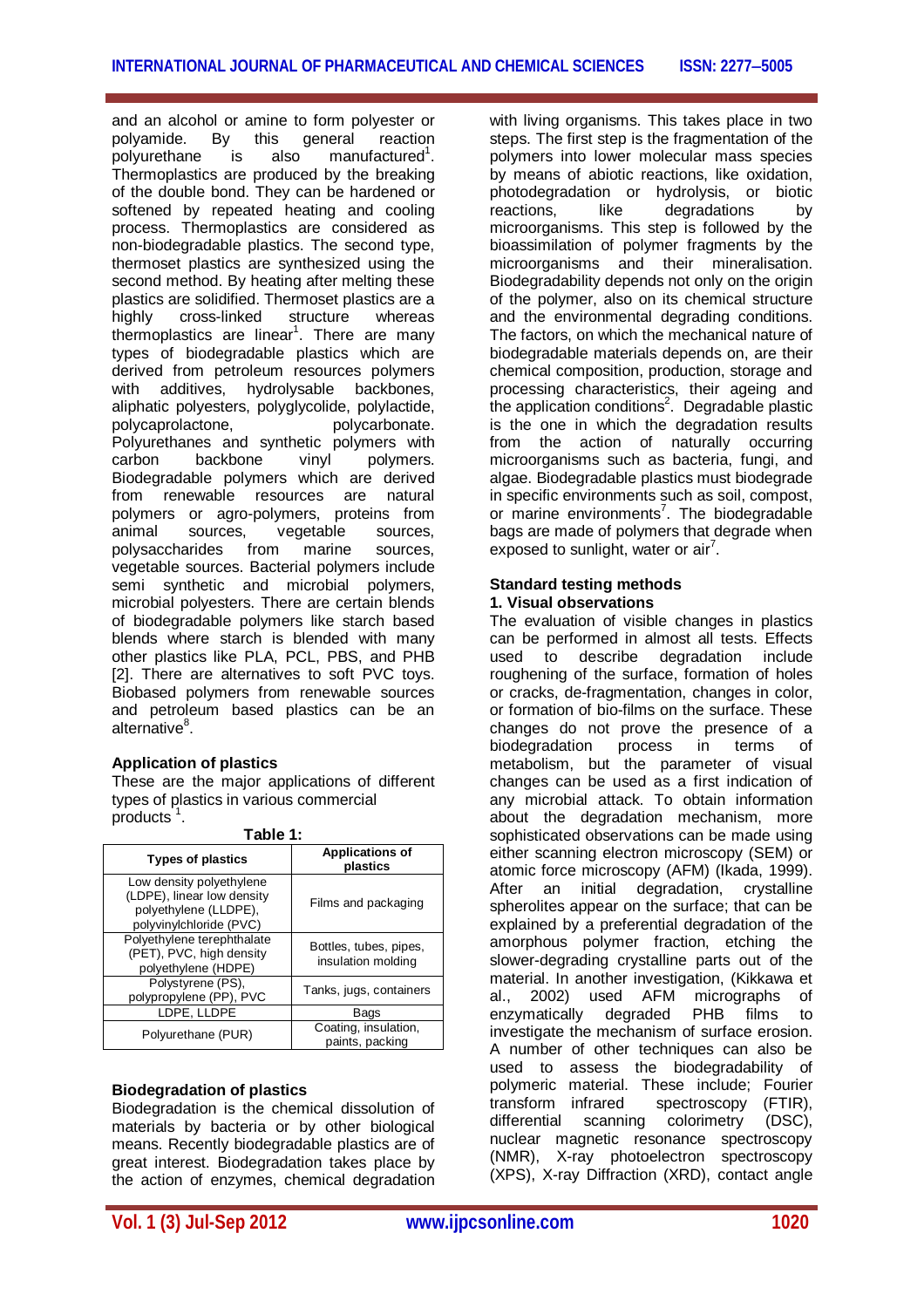measurements and water uptake. Use of these techniques is generally beyond the scope of this review, although some are mentioned in the text.

#### **2. Weight loss measurements**

The mass loss of test specimens such as films or test bars is widely applied in degradation tests (especially in field- and simulation tests),<br>although again no direct proof of although again no direct proof of biodegradation is obtained. Problems can arise with correct cleaning of the specimen, or if the material disintegrates excessively. In the latter case, the samples can be placed into small nets to facilitate recovery; this method is used in the full-scale composting procedure of DIN V 54900. A sieving analysis of the matrix surrounding the plastic samples allows a better quantitative determination of the disintegration characteristics. For finely distributed polymer samples (e.g., powders), the decrease in residual polymer can be determined by an adequate separation.

#### **Mechanism of plastic biodegradation**

It has been tested that plastic products that are manufactured with atleast 1% load by weight of the MBP will be fully biodegradable once they are placed in conditions wherein they are in constant contact with other biodegrading materials. The example for this is the biofilm formation $3$ . There are enzymes. microorganisms used in the degradation of polymers<sup>4,5,9</sup>.

#### **i. Polyethylene and polypropylene**

Polymers are applied in almost every field in day –to –day life from basic needs to sophisticated articles. This leads to enormous production and accumulation in the environment.

Polymer biodegradation involves the following steps

- 1. Attachment of the microorganism to the surface of the polymer.
- 2. Growth of microorganism by utilizing the polymer as the carbon source
- 3. Primary degradation of polymer
- 4. Ultimate degradation

There are certain methods to characterize the biodegradability of polymers. The polymers with high molecular weight are first degraded into oligomers of which some might be water soluble and then further broken down into organic intermediates like acids and alcohols. Some of the strategies involved are accumulation of biomass, oxygen uptake rate and surface changes $^4$ .

#### **ii. Polyurethane**

Biodegradable polyurethane used in the<br>medical field is synthesized from medical field is synthesized from polycaprolactonediols. Polyurethanes of various length polyester subunits were made. Enzyme axion and two species of fungi were used to degrade polyurethane. Polyester polyurethane used in medical field is degraded by proteolytic enzyme like papin and urease.<br>The degradation of polyurethane by The degradation of polyurethane cholesterol esterase was shown by treating the polyurethane with human neutrophil elastase and porcine pancreatic elastase. The results were that porcine pancreatic elastase reduced the polyurethane 10 times than human neutrophil elastase. There are also fungal and bacterial degradation of polyurethanes<sup>5</sup>. The enzyme degradation method of polyurethane can be done by isolating an enzyme polyurethane esterase (PUR esterase). This enzyme is isolated from the strain<br>Comamonas acidovorans TB-35 This Comamonas acidovorans TB-35. This organism uses polyurethane as a sole carbon source9.

#### **Bioplastics**

Bioplastics are plastics which are biobased or biodegradable. The term 'oxo-biodegradable' is used by the producers of pro-oxidant additives. The oxo-biodegradable additives are typically incorporated into conventional plastics such as polyethylene, polystyrene, polypropylene, polyvinylchloride, polyethylene terephtalate. These additives are based on chemical catalysts, which contain transition metals such as cobalt, manganese, iron, etc., which cause fragmentation as a result of a chemical oxidation of the plastics polymer chains triggered by UV irradiation or heat exposure. The resulting fragments are claimed to eventually undergo biodegradation. There are also stabilizers added to limit the unwanted fragmentation of the polymer<sup>6</sup>.

#### **CONCLUSION**

Thus there are biological methods employed to produce and degrade the polymers. The blended plastics are also a very good option to overcome the hazard of pollution. There are also other options like recycling of plastics. Recycling should be done in way that it will reduce pollution and to conserve energy.This review has covered the major concerns about the natural and synthetic polymers, their types, uses and degradability. It has looked at the disposal methods and the standards used in assessing polymer degradation. Another area examined has been the developments in the biodegradation of some of the newer polymers, either alone or in blended films.